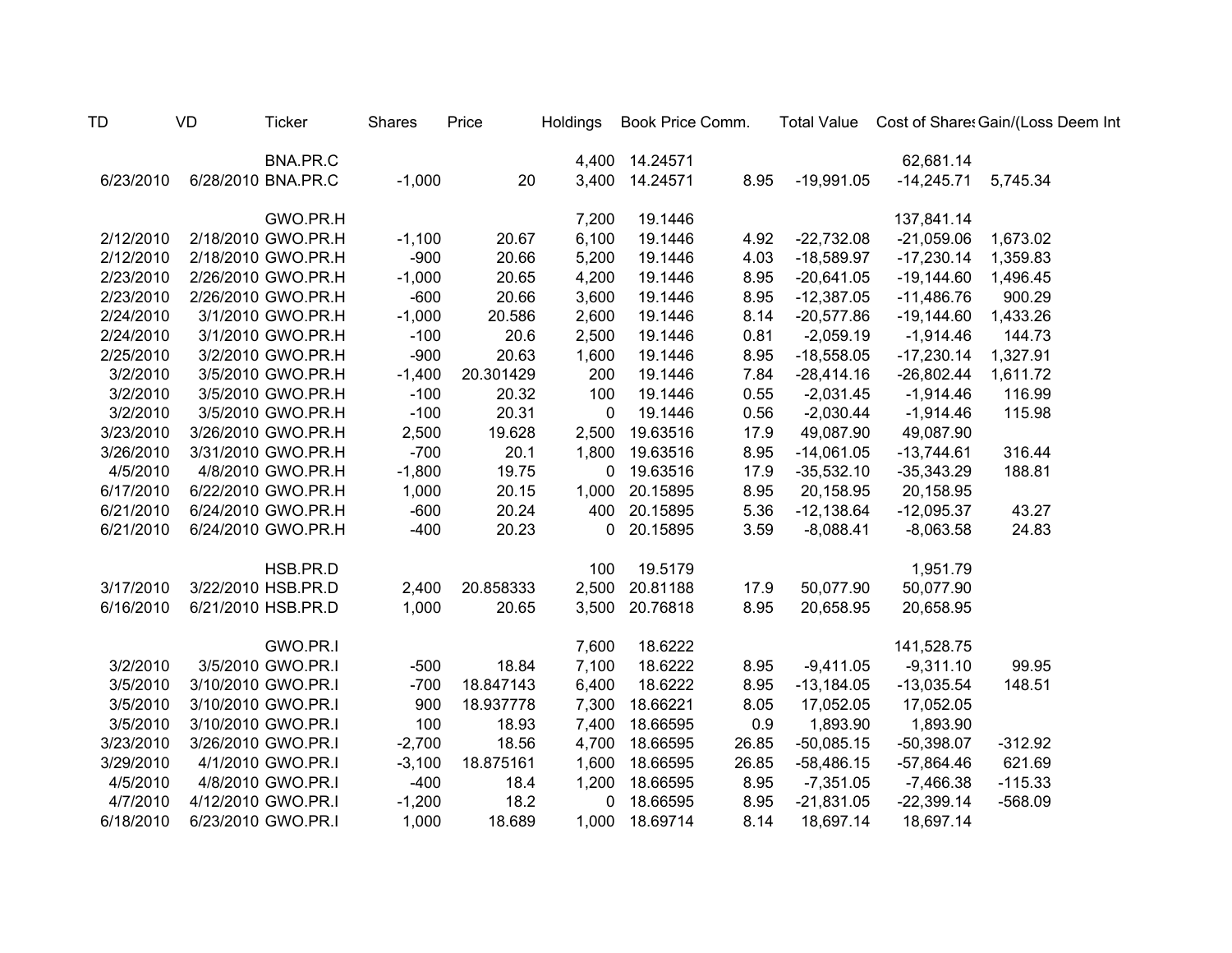| 6/18/2010 | 6/23/2010 GWO.PR.I | 100      | 18.68     | 1,100  | 18.69632 | 0.81        | 1,868.81     | 1,868.81                 |             |
|-----------|--------------------|----------|-----------|--------|----------|-------------|--------------|--------------------------|-------------|
| 6/23/2010 | 6/28/2010 GWO.PR.I | 2,000    | 18.74     | 3,100  | 18.73027 | 17.9        | 37,497.90    | 37,497.90                |             |
| 6/25/2010 | 6/30/2010 GWO.PR.I | 1,300    | 18.846154 | 4,400  | 18.76607 | 6.84        | 24,506.84    | 24,506.84                |             |
| 6/25/2010 | 6/30/2010 GWO.PR.I | 400      | 18.83     | 4,800  | 18.77183 | 2.11        | 7,534.11     | 7,534.11                 |             |
|           | SLF.PR.E           |          |           | 9,200  | 18.86616 |             |              | 173,568.65               |             |
| 1/15/2010 | 1/20/2010 SLF.PR.E | $-1,000$ | 19.84     | 8,200  | 18.86616 | 8.95        | $-19,831.05$ | $-18,866.16$             | 964.89      |
| 1/19/2010 | 1/22/2010 SLF.PR.E | $-3,500$ | 20        | 4,700  | 18.86616 | 26.85       | $-69,973.15$ | $-66,031.55$             | 3,941.60    |
| 5/6/2010  | 5/11/2010 SLF.PR.E | 2,000    | 17.56     | 6,700  | 18.47893 | 17.9        | 35,137.90    | 35,137.90                |             |
| 5/11/2010 | 5/14/2010 SLF.PR.E | 1,100    | 17.53     | 7,800  | 18.34626 | 8.95        | 19,291.95    | 19,291.95                |             |
| 5/28/2010 | 6/2/2010 SLF.PR.E  | 1,000    | 17.49     | 8,800  | 18.24997 | 8.95        | 17,498.95    | 17,498.95                |             |
| 6/28/2010 | 7/2/2010 SLF.PR.E  | 2,000    | 18.6195   | 10,800 | 18.32006 | 17.9        | 37,256.90    | 37,256.90                |             |
|           | SLF.PR.D           |          |           | 2,600  | 18.71028 |             |              | 48,646.72                |             |
| 2/26/2010 | 3/3/2010 SLF.PR.D  | $-300$   | 18.91     | 2,300  | 18.71028 | 8.95        | $-5,664.05$  | $-5,613.08$              | 50.97       |
| 3/3/2010  | 3/8/2010 SLF.PR.D  | $-1,500$ | 18.819333 | 800    | 18.71028 | 15.83       | $-28,213.17$ | $-28,065.41$             | 147.76      |
| 3/3/2010  | 3/8/2010 SLF.PR.D  | $-500$   | 18.78     | 300    | 18.71028 | $\mathbf 0$ | $-9,390.00$  | $-9,355.14$              | 34.86       |
| 3/3/2010  | 3/8/2010 SLF.PR.D  | $-200$   | 18.82     | 100    | 18.71028 | 1.38        | $-3,762.62$  | $-3,742.06$              | 20.56       |
| 3/3/2010  | 3/8/2010 SLF.PR.D  | $-100$   | 18.84     | 0      | 18.71028 | 0.69        | $-1,883.31$  | $-1,871.03$              | 12.28       |
| 6/21/2010 | 6/24/2010 SLF.PR.D | 6,800    | 18.350154 | 6,800  | 18.35526 | 34.75       | 124,815.80   | 124,815.80               |             |
| 6/29/2010 | 7/5/2010 SLF.PR.D  | 400      | 18.4      | 7,200  | 18.35899 | 8.95        | 7,368.95     | 7,368.95                 |             |
|           | CM.PR.I            |          |           | 6,200  | 18.99483 |             |              | 117,767.96               |             |
| 1/6/2010  | 1/11/2010 CM.PR.I  | 1,000    | 20.41     | 7,200  | 19.19263 | 8.95        | 20,418.95    | 20,418.95                |             |
| 2/9/2010  | 2/12/2010 CM.PR.I  | 1,900    | 20.29     | 9,100  | 19.42268 | 8.5         | 38,559.50    | 38,559.50                |             |
| 2/9/2010  | 2/12/2010 CM.PR.I  | 100      | 20.28     | 9,200  | 19.43205 | 0.45        | 2,028.45     | 2,028.45                 |             |
| 4/7/2010  | 4/12/2010 CM.PR.I  | $-3,000$ | 18.766667 | 6,200  | 19.43205 | 26.85       | $-56,273.15$ | $-58,296.15$ $-2,023.00$ |             |
| 4/16/2010 | 4/21/2010 CM.PR.I  | $-900$   | 19.15     | 5,300  | 19.43205 | 8.06        | $-17,226.94$ | $-17,488.85$             | $-261.91$   |
| 4/16/2010 | 4/21/2010 CM.PR.I  | $-100$   | 19.16     | 5,200  | 19.43205 | 0.89        | $-1,915.11$  | $-1,943.21$              | $-28.10$    |
| 4/29/2010 | 5/4/2010 CM.PR.I   | $-1,100$ | 18.831818 | 4,100  | 19.43205 | 8.95        | $-20,706.05$ | $-21,375.26$             | $-669.21$   |
| 5/3/2010  | 5/6/2010 CM.PR.I   | $-2,800$ | 18.940714 | 1,300  | 19.43205 | 26.85       | $-53,007.15$ | -54,409.74               | $-1,402.59$ |
| 5/5/2010  | 5/10/2010 CM.PR.I  | $-1,300$ | 18.93     | 0      | 19.43205 | 8.95        | $-24,600.05$ | $-25,261.67$             | $-661.62$   |
| 6/4/2010  | 6/9/2010 CM.PR.I   | 2,400    | 19.28875  | 2,400  | 19.29583 | 17          | 46,310.00    | 46,310.00                |             |
| 6/4/2010  | 6/9/2010 CM.PR.I   | 100      | 19.27     | 2,500  | 19.29516 | 0.9         | 1,927.90     | 1,927.90                 |             |
| 6/11/2010 | 6/16/2010 CM.PR.I  | 2,600    | 19.776538 | 5,100  | 19.54513 | 23.28       | 51,442.28    | 51,442.28                |             |
| 6/11/2010 | 6/16/2010 CM.PR.I  | 400      | 19.76     | 5,500  | 19.56141 | 3.57        | 7,907.57     | 7,907.57                 |             |
| 6/15/2010 | 6/18/2010 CM.PR.I  | 3,300    | 19.843939 | 8,800  | 19.67041 | 26.85       | 65,511.85    | 65,511.85                |             |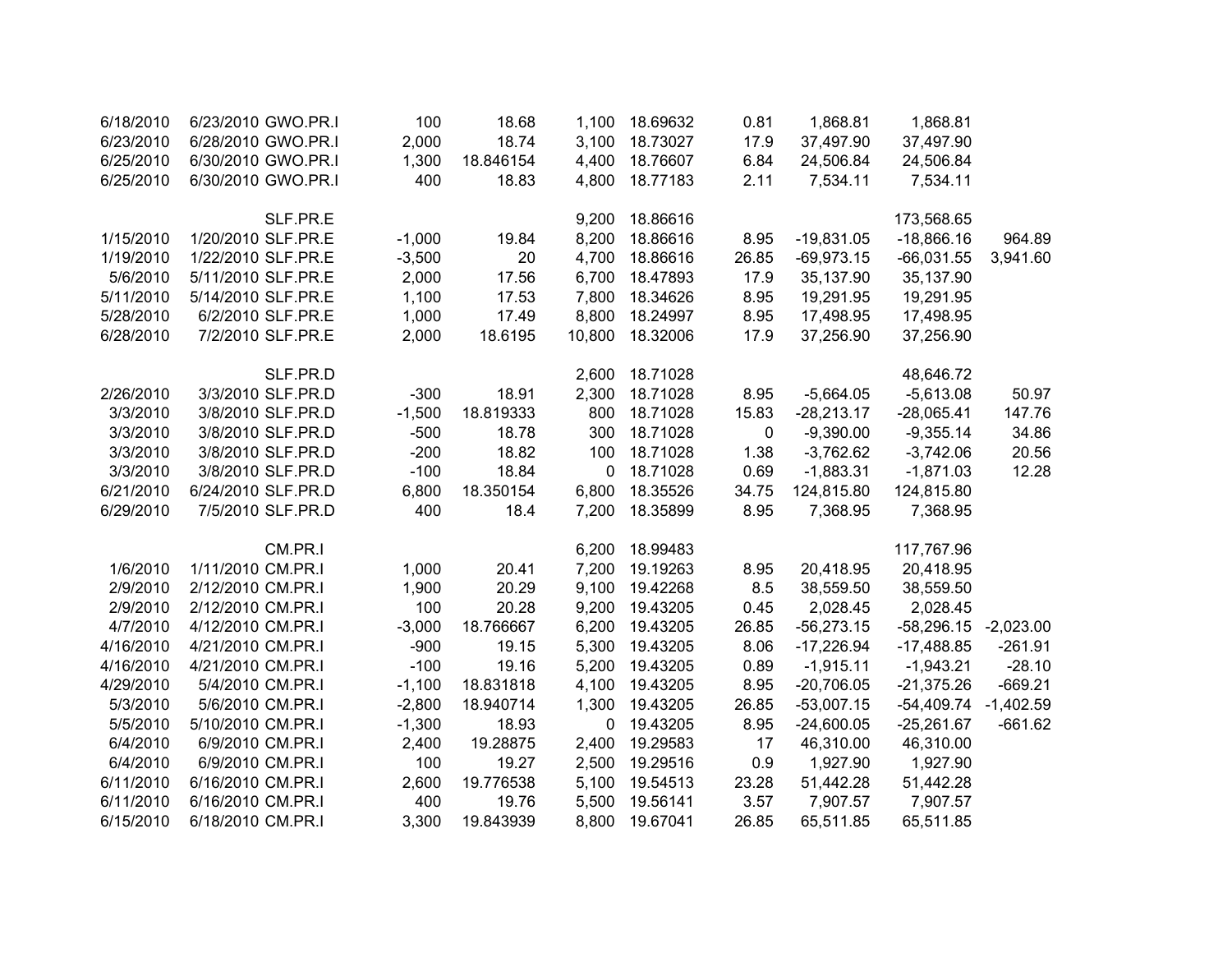|           | SLF.PR.B           |          |           | 6,400  | 19.59717 |       |               | 125,421.88    |           |
|-----------|--------------------|----------|-----------|--------|----------|-------|---------------|---------------|-----------|
| 1/15/2010 | 1/20/2010 SLF.PR.B | 1,000    | 20.897    | 7,400  | 19.77403 | 8.95  | 20,905.95     | 20,905.95     |           |
| 1/19/2010 | 1/22/2010 SLF.PR.B | 4,000    | 20.935    | 11,400 | 20.18374 | 26.85 | 83,766.85     | 83,766.85     |           |
| 6/11/2010 | 6/15/2010 SLF.PR.B | $-2,000$ | 19.96     | 9,400  | 20.18374 | 17.9  | $-39,902.10$  | $-40,367.49$  | $-465.39$ |
| 6/21/2010 | 6/24/2010 SLF.PR.B | $-5,700$ | 20.161044 | 3,700  | 20.18374 | 34.75 | $-114,883.20$ | $-115,047.34$ | $-164.14$ |
|           |                    |          |           |        |          |       |               |               |           |
|           | YPG.PR.B           |          |           | 4,900  | 16.80751 |       |               | 82,356.80     |           |
| 1/6/2010  | 1/11/2010 YPG.PR.B | $-1,100$ | 19.43     | 3,800  | 16.80751 | 17.9  | $-21,355.10$  | $-18,488.26$  | 2,866.84  |
| 1/12/2010 | 1/15/2010 YPG.PR.B | $-900$   | 19.4      | 2,900  | 16.80751 | 6.2   | $-17,453.80$  | $-15,126.76$  | 2,327.04  |
| 1/12/2010 | 1/15/2010 YPG.PR.B | $-300$   | 19.43     | 2,600  | 16.80751 | 2.07  | $-5,826.93$   | $-5,042.25$   | 784.68    |
| 1/12/2010 | 1/15/2010 YPG.PR.B | $-100$   | 19.43     | 2,500  | 16.80751 | 0.68  | $-1,942.32$   | $-1,680.75$   | 261.57    |
| 2/24/2010 | 3/1/2010 YPG.PR.B  | $-2,500$ | 19.74     | 0      | 16.80751 | 17.9  | $-49,332.10$  | $-42,018.78$  | 7,313.32  |
|           |                    |          |           |        |          |       |               |               |           |
|           | CM.PR.H            |          |           | 5,500  | 19.87741 |       |               | 109,325.74    |           |
| 1/6/2010  | 1/11/2010 CM.PR.H  | 1,000    | 20.84     | 6,500  | 20.02687 | 8.95  | 20,848.95     | 20,848.95     |           |
| 1/22/2010 | 1/27/2010 CM.PR.H  | 1,000    | 21.05     | 7,500  | 20.16448 | 8.95  | 21,058.95     | 21,058.95     |           |
| 1/26/2010 | 1/29/2010 CM.PR.H  | 100      | 21.04     | 7,600  | 20.17659 | 4.47  | 2,108.47      | 2,108.47      |           |
| 1/26/2010 | 1/29/2010 CM.PR.H  | 100      | 21.03     | 7,700  | 20.18826 | 4.48  | 2,107.48      | 2,107.48      |           |
| 1/28/2010 | 2/2/2010 CM.PR.H   | 1,900    | 21.038947 | 9,600  | 20.35839 | 17    | 39,991.00     | 39,991.00     |           |
| 1/28/2010 | 2/2/2010 CM.PR.H   | 100      | 21.05     | 9,700  | 20.36562 | 0.9   | 2,105.90      | 2,105.90      |           |
| 3/17/2010 | 3/22/2010 CM.PR.H  | $-2,000$ | 20.565    | 7,700  | 20.36562 | 17.9  | $-41, 112.10$ | $-40,731.23$  | 380.87    |
|           |                    |          |           |        |          |       |               |               |           |
|           | CM.PR.J            |          |           | 3,000  | 19.06535 |       |               | 57,196.05     |           |
| 1/22/2010 | 1/27/2010 CM.PR.J  | $-1,000$ | 20.09     | 2,000  | 19.06535 | 8.95  | $-20,081.05$  | $-19,065.35$  | 1,015.70  |
| 1/28/2010 | 2/2/2010 CM.PR.J   | $-1,900$ | 20.09     | 100    | 19.06535 | 8.5   | $-38,162.50$  | $-36,224.17$  | 1,938.34  |
| 1/28/2010 | 2/2/2010 CM.PR.J   | $-100$   | 20.1      | 0      | 19.06535 | 0.45  | $-2,009.55$   | $-1,906.54$   | 103.02    |
| 2/5/2010  | 2/10/2010 CM.PR.J  | 2,000    | 19.732    | 2,000  | 19.73648 | 8.95  | 39,472.95     | 39,472.95     |           |
| 2/9/2010  | 2/12/2010 CM.PR.J  | $-2,000$ | 19.8005   | 0      | 19.73648 | 17.9  | $-39,583.10$  | $-39,472.95$  | 110.15    |
| 2/23/2010 | 2/26/2010 CM.PR.J  | 1,200    | 19.8      | 1,200  | 19.80746 | 8.95  | 23,768.95     | 23,768.95     |           |
| 3/17/2010 | 3/22/2010 CM.PR.J  | $-1,200$ | 19.55     | 0      | 19.80746 | 8.95  | $-23,451.05$  | $-23,768.95$  | $-317.90$ |
| 6/3/2010  | 6/8/2010 CM.PR.J   | 2,300    | 18.385652 | 2,300  | 18.39343 | 17.9  | 42,304.90     | 42,304.90     |           |
| 6/4/2010  | 6/9/2010 CM.PR.J   | 800      | 18.5      | 3,100  | 18.42382 | 8.95  | 14,808.95     | 14,808.95     |           |
| 6/11/2010 | 6/14/2010 CM.PR.J  | $-800$   | 18.98     | 2,300  | 18.42382 | 8.95  | $-15, 175.05$ | $-14,739.06$  | 435.99    |
| 6/22/2010 | 6/25/2010 CM.PR.J  | 1,700    | 19.18     | 4,000  | 18.74744 | 8.95  | 32,614.95     | 32,614.95     |           |
| 6/29/2010 | 7/5/2010 CM.PR.J   | $-1,800$ | 19.01     | 2,200  | 18.74744 | 8.95  | $-34,209.05$  | $-33,745.38$  | 463.67    |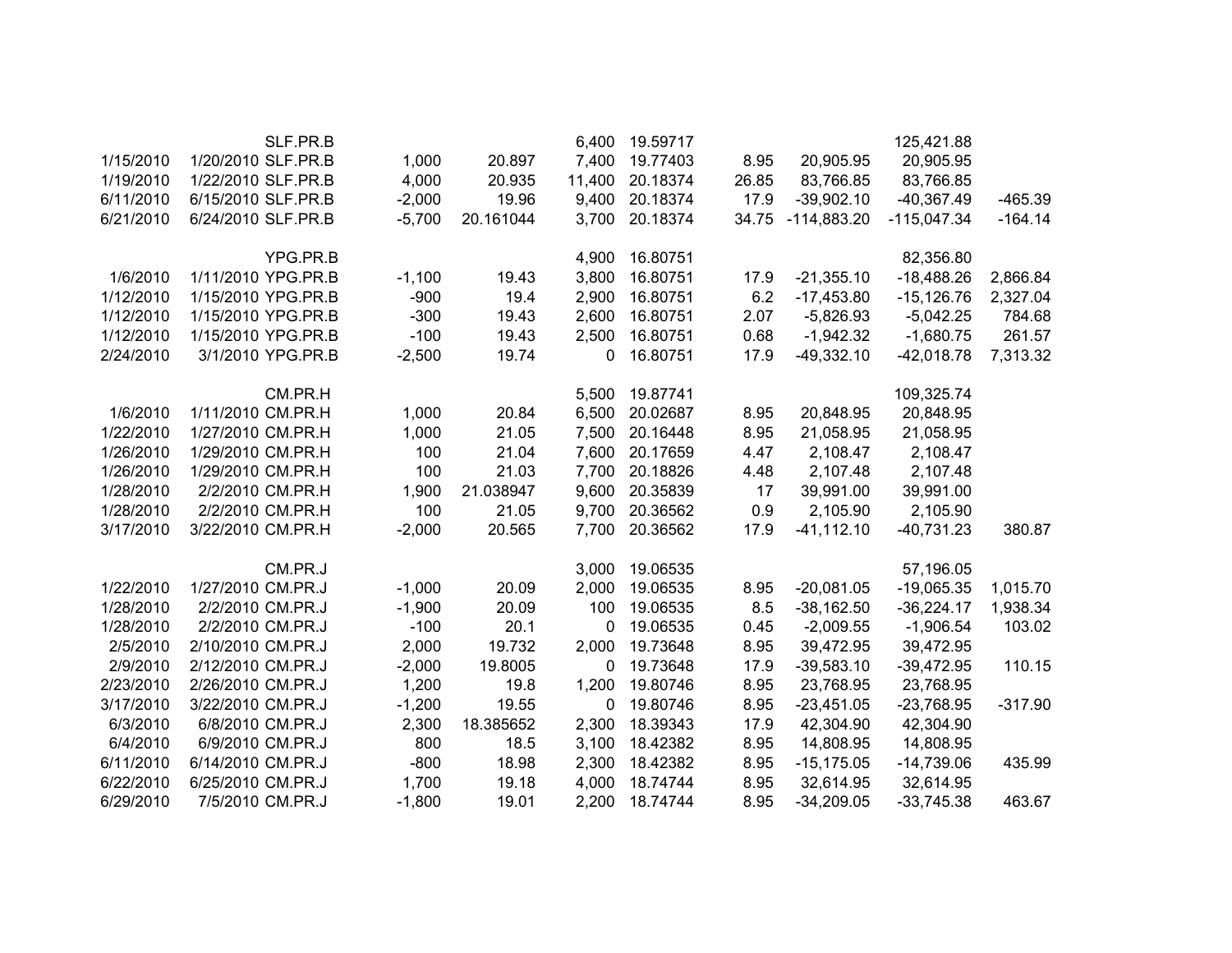|           | PWF.PR.K           |          |           | 3,000       | 20.91195 |       |              | 62,735.84    |             |
|-----------|--------------------|----------|-----------|-------------|----------|-------|--------------|--------------|-------------|
| 1/4/2010  | 1/7/2010 PWF.PR.K  | $-1,800$ | 21.656111 | 1,200       | 20.91195 | 25.96 | $-38,955.04$ | $-37,641.50$ | 1,313.54    |
| 1/4/2010  | 1/7/2010 PWF.PR.K  | $-100$   | 21.63     | 1,100       | 20.91195 | 0.89  | $-2,162.11$  | $-2,091.19$  | 70.92       |
| 1/5/2010  | 1/8/2010 PWF.PR.K  | $-1,100$ | 21.65     | $\mathbf 0$ | 20.91195 | 8.95  | $-23,806.05$ | $-23,003.14$ | 802.91      |
| 2/5/2010  | 2/10/2010 PWF.PR.K | 600      | 21.13     | 600         | 21.13895 | 5.37  | 12,683.37    | 12,683.37    |             |
| 2/5/2010  | 2/10/2010 PWF.PR.K | 400      | 21.13     | 1,000       | 21.13895 | 3.58  | 8,455.58     | 8,455.58     |             |
| 2/12/2010 | 2/18/2010 PWF.PR.K | 1,900    | 20.852632 | 2,900       | 20.95753 | 17.9  | 39,637.90    | 39,637.90    |             |
| 2/24/2010 | 3/1/2010 PWF.PR.K  | 500      | 20.726    | 3,400       | 20.9248  | 4.47  | 10,367.47    | 10,367.47    |             |
| 2/24/2010 | 3/1/2010 PWF.PR.K  | 500      | 20.71     | 3,900       | 20.89841 | 4.48  | 10,359.48    | 10,359.48    |             |
| 2/25/2010 | 3/2/2010 PWF.PR.K  | 1,000    | 20.7      | 4,900       | 20.85975 | 8.95  | 20,708.95    | 20,708.95    |             |
| 3/2/2010  | 3/5/2010 PWF.PR.K  | 1,800    | 20.7      | 6,700       | 20.81816 | 8.95  | 37,268.95    | 37,268.95    |             |
| 5/11/2010 | 5/14/2010 PWF.PR.K | $-500$   | 19.15     | 6,200       | 20.81816 | 5.59  | $-9,569.41$  | $-10,409.08$ | $-839.67$   |
| 5/11/2010 | 5/14/2010 PWF.PR.K | $-300$   | 19.16     | 5,900       | 20.81816 | 3.36  | $-5,744.64$  | $-6,245.45$  | $-500.81$   |
| 5/17/2020 | 5/20/2010 PWF.PR.K | $-100$   | 19.06     | 5,800       | 20.81816 | 8.95  | $-1,897.05$  | $-2,081.82$  | $-184.77$   |
| 5/26/2010 | 5/31/2010 PWF.PR.K | $-800$   | 19.42     | 5,000       | 20.81816 | 8.95  | $-15,527.05$ | $-16,654.53$ | $-1,127.48$ |
| 6/21/2010 | 6/24/2010 PWF.PR.K | 1,000    | 20.64     | 6,000       | 20.78996 | 8.95  | 20,648.95    | 20,648.95    |             |
|           | PWF.PR.F           |          |           | 1,700       | 21.9305  |       |              | 37,281.85    |             |
| 1/4/2010  | 1/7/2010 PWF.PR.F  | 2,000    | 22.545    | 3,700       | 22.2675  | 17.9  | 45,107.90    | 45,107.90    |             |
| 1/5/2010  | 1/8/2010 PWF.PR.F  | 1,100    | 22.59     | 4,800       | 22.34327 | 8.95  | 24,857.95    | 24,857.95    |             |
| 6/4/2010  | 6/9/2010 PWF.PR.F  | $-900$   | 21.285556 | 3,900       | 22.34327 | 8.95  | $-19,148.05$ | $-20,108.94$ | $-960.89$   |
| 6/21/2010 | 6/24/2010 PWF.PR.F | $-1,000$ | 21.75     | 2,900       | 22.34327 | 8.95  | $-21,741.05$ | $-22,343.27$ | $-602.22$   |
|           | MFC.PR.D           |          |           | 3,600       | 27.5505  |       |              | 99,181.80    |             |
| 1/22/2010 | 1/27/2010 MFC.PR.D | $-200$   | 28.18     | 3,400       | 27.5505  | 8.95  | $-5,627.05$  | $-5,510.10$  | 116.95      |
| 3/1/2010  | 3/4/2010 MFC.PR.D  | $-1,000$ | 28.04     | 2,400       | 27.5505  | 8.95  | $-28,031.05$ | $-27,550.50$ | 480.55      |
| 3/2/2010  | 3/5/2010 MFC.PR.D  | $-1,500$ | 28.031333 | 900         | 27.5505  | 8.95  | $-42,038.05$ | $-41,325.75$ | 712.30      |
| 3/22/2010 | 3/25/2010 MFC.PR.D | 1,300    | 28.07     | 2,200       | 27.86155 | 8.95  | 36,499.95    | 36,499.95    |             |
| 4/20/2010 | 4/23/2010 MFC.PR.D | $-1,000$ | 27.411    | 1,200       | 27.86155 | 8.95  | $-27,402.05$ | $-27,861.55$ | $-459.50$   |
| 5/7/2010  | 5/12/2010 MFC.PR.D | $-1,200$ | 27.000833 | 0           | 27.86155 | 8.95  | $-32,392.05$ | $-33,433.85$ | $-1,041.80$ |
|           | MFC.PR.B           |          |           | 6,300       | 18.39748 |       |              | 115,904.10   |             |
| 1/21/2010 | 1/26/2010 MFC.PR.B | 2,300    | 20.511304 | 8,600       | 18.96488 | 17.9  | 47,193.90    | 47,193.90    |             |
| 4/21/2010 | 4/26/2010 MFC.PR.B | $-1,000$ | 18.98     | 7,600       | 18.96488 | 8.95  | $-18,971.05$ | $-18,964.88$ | 6.17        |
|           | MFC.PR.C           |          |           | 8,900       | 18.88797 |       |              | 168,102.89   |             |
| 1/21/2010 | 1/26/2010 MFC.PR.C | $-1,300$ | 20.261538 | 7,600       | 18.88797 | 11.93 | $-26,328.07$ | $-24,554.35$ | 1,773.71    |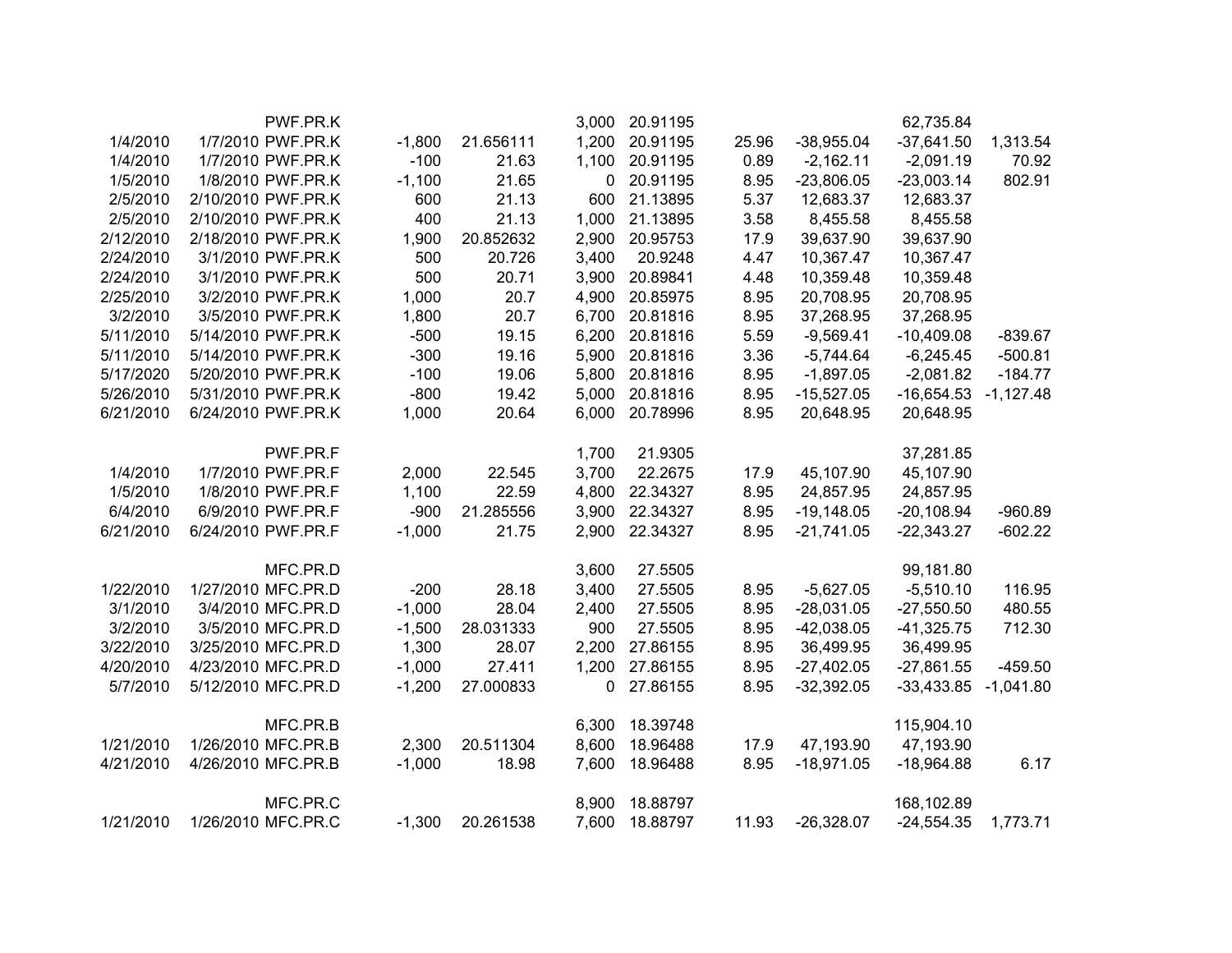| 1/21/2010 | 1/26/2010 MFC.PR.C | $-800$   | 20.29     | 6,800 | 18.88797 | 4.8         | $-16,227.20$ | $-15,110.37$ | 1,116.83  |
|-----------|--------------------|----------|-----------|-------|----------|-------------|--------------|--------------|-----------|
| 1/21/2010 | 1/26/2010 MFC.PR.C | $-100$   | 20.3      | 6,700 | 18.88797 | 0.57        | $-2,029.43$  | $-1,888.80$  | 140.63    |
| 1/21/2010 | 1/26/2010 MFC.PR.C | $-100$   | 20.29     | 6,600 | 18.88797 | 0.6         | $-2,028.40$  | $-1,888.80$  | 139.60    |
| 2/5/2010  | 2/10/2010 MFC.PR.C | $-900$   | 19.95     | 5,700 | 18.88797 | 8.06        | $-17,946.94$ | $-16,999.17$ | 947.77    |
| 2/5/2010  | 2/10/2010 MFC.PR.C | $-100$   | 19.96     | 5,600 | 18.88797 | 0.89        | $-1,995.11$  | $-1,888.80$  | 106.31    |
| 2/12/2010 | 2/18/2010 MFC.PR.C | $-2,500$ | 20.03408  | 3,100 | 18.88797 | 10.38       | $-50,074.82$ | $-47,219.91$ | 2,854.91  |
| 2/12/2010 | 2/18/2010 MFC.PR.C | $-2,200$ | 20.034    | 900   | 18.88797 | 16.47       | $-44,058.33$ | $-41,553.52$ | 2,504.81  |
| 2/12/2010 | 2/18/2010 MFC.PR.C | $-500$   | 20.03     | 400   | 18.88797 | $\mathbf 0$ | $-10,015.00$ | $-9,443.98$  | 571.02    |
| 3/30/2010 | 4/5/2010 MFC.PR.C  | 800      | 18.1      | 1,200 | 18.37011 | 8.95        | 14,488.95    | 14,488.95    |           |
| 3/31/2010 | 4/6/2010 MFC.PR.C  | $-1,100$ | 18.172727 | 100   | 18.37011 | 8.21        | $-19,981.79$ | $-20,207.12$ | $-225.34$ |
| 3/31/2010 | 4/6/2010 MFC.PR.C  | $-100$   | 18.19     | 0     | 18.37011 | 0.74        | $-1,818.26$  | $-1,837.01$  | $-18.75$  |
| 4/21/2010 | 4/26/2010 MFC.PR.C | 1,000    | 18.02     | 1,000 | 18.02895 | 8.95        | 18,028.95    | 18,028.95    |           |
| 5/6/2010  | 5/11/2010 MFC.PR.C | $-100$   | 18.37     | 900   | 18.02895 | 8.95        | $-1,828.05$  | $-1,802.90$  | 25.15     |
| 5/7/2010  | 5/12/2010 MFC.PR.C | $-900$   | 18.14     | 0     | 18.02895 | 8.95        | $-16,317.05$ | $-16,226.06$ | 90.99     |
| 6/8/2010  | 6/11/2010 MFC.PR.C | 100      | 18.57     | 100   | 18.6595  | 8.95        | 1,865.95     | 1,865.95     |           |
| 6/9/2010  | 6/12/2010 MFC.PR.C | 1,700    | 18.632353 | 1,800 | 18.64381 | 17.9        | 31,692.90    | 31,692.90    |           |
| 6/11/2010 | 6/16/2010 MFC.PR.C | $-1,800$ | 18.812222 | 0     | 18.64381 | 8.95        | $-33,853.05$ | $-33,558.85$ | 294.20    |
| 6/14/2010 | 6/17/2010 MFC.PR.C | 100      | 18.81     | 100   | 18.8995  | 8.95        | 1,889.95     | 1,889.95     |           |
| 6/15/2010 | 6/18/2010 MFC.PR.C | 2,100    | 18.79381  | 2,200 | 18.81041 | 25.95       | 39,492.95    | 39,492.95    |           |
| 6/15/2010 | 6/18/2010 MFC.PR.C | 100      | 18.8      | 2,300 | 18.81035 | 0.9         | 1,880.90     | 1,880.90     |           |
| 6/29/2010 | 7/5/2010 MFC.PR.C  | 1,800    | 19.02     | 4,100 | 18.90457 | 8.95        | 34,244.95    | 34,244.95    |           |
|           | RY.PR.Y            |          |           | 400   | 27.92238 |             |              | 11,168.95    |           |
| 1/25/2010 | 1/28/2010 RY.PR.Y  | $-400$   | 27.6675   | 0     | 27.92238 | 8.95        | $-11,058.05$ | $-11,168.95$ | $-110.90$ |
|           | NA.PR.P            |          |           | 800   | 27.93119 |             |              | 22,344.95    |           |
| 1/18/2010 | 1/21/2010 NA.PR.P  | $-800$   | 28.05     | 0     | 27.93119 | 8.95        | $-22,431.05$ | $-22,344.95$ | 86.10     |
|           | CM.PR.L            |          |           | 1,700 | 27.88938 |             |              | 47,411.95    |           |
| 1/5/2010  | 1/8/2010 CM.PR.L   | $-1,000$ | 28.09     | 700   | 27.88938 | 8.95        | $-28,081.05$ | $-27,889.38$ | 191.67    |
| 1/14/2010 | 1/19/2010 CM.PR.L  | $-200$   | 28.07     | 500   | 27.88938 | 8.95        | $-5,605.05$  | $-5,577.88$  | 27.17     |
| 1/15/2010 | 1/20/2010 CM.PR.L  | $-500$   | 27.96     | 0     | 27.88938 | 8.95        | $-13,971.05$ | $-13,944.69$ | 26.36     |
| 4/20/2010 | 4/23/2010 CM.PR.L  | 1,000    | 26.9      | 1,000 | 26.90895 | 8.95        | 26,908.95    | 26,908.95    |           |
| 5/10/2010 | 5/13/2010 CM.PR.L  | $-1,000$ | 27.08     | 0     | 26.90895 | 8.95        | $-27,071.05$ | $-26,908.95$ | 162.10    |
|           | RY.PR.P            |          |           | 3,700 | 27.77357 |             |              | 102,762.23   |           |
| 1/5/2010  | 1/9/2010 RY.PR.P   | 1,300    | 27.939231 | 5,000 | 27.81844 | 8.95        | 36,329.95    | 36,329.95    |           |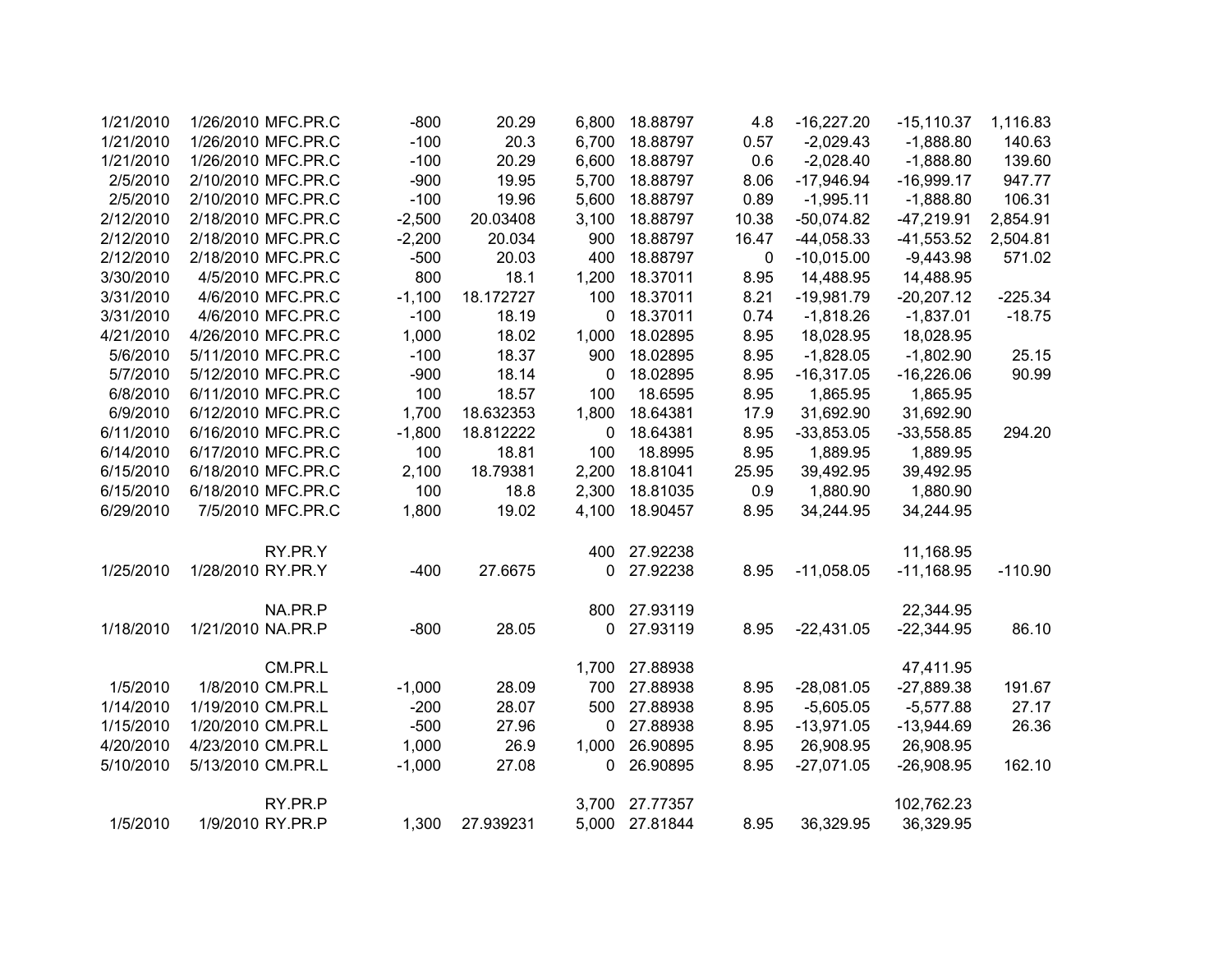| 1/13/2010 | 1/18/2010 RY.PR.P  | $-2,100$ | 27.98     | 2,900        | 27.81844 | 14.1        | $-58,743.90$  | $-58,418.71$  | 325.19   |
|-----------|--------------------|----------|-----------|--------------|----------|-------------|---------------|---------------|----------|
| 1/13/2010 | 1/18/2010 RY.PR.P  | $-1,600$ | 27.958    | 1,300        | 27.81844 | 12.75       | $-44,720.05$  | $-44,509.50$  | 210.55   |
| 1/13/2010 | 1/18/2010 RY.PR.P  | $-700$   | 28.021429 | 600          | 27.81844 | $\mathbf 0$ | $-19,615.00$  | $-19,472.90$  | 142.10   |
| 1/13/2010 | 1/18/2010 RY.PR.P  | $-600$   | 28.14     | $\mathbf{0}$ | 27.81844 | 8.95        | $-16,875.05$  | $-16,691.06$  | 183.99   |
|           | RY.PR.X            |          |           | 1,700        | 27.96053 |             |               | 47,532.90     |          |
| 1/4/2010  | 1/7/2010 RY.PR.X   | $-1,000$ | 28.25     | 700          | 27.96053 | 8.95        | $-28,241.05$  | $-27,960.53$  | 280.52   |
| 1/13/2010 | 1/18/2010 RY.PR.X  | 1,900    | 28.095263 | 2,600        | 28.06587 | 17.9        | 53,398.90     | 53,398.90     |          |
| 1/14/2010 | 1/19/2010 RY.PR.X  | $-2,100$ | 28.226667 | 500          | 28.06587 | 17.9        | $-59,258.10$  | $-58,938.33$  | 319.77   |
| 1/15/2010 | 1/20/2010 RY.PR.X  | $-500$   | 28.25     | 0            | 28.06587 | 8.95        | $-14, 116.05$ | $-14,032.94$  | 83.11    |
|           | BAM.PR.N           |          |           | 6,400        | 17.61792 |             |               | 112,754.70    |          |
| 2/22/2010 | 2/25/2010 BAM.PR.N | 1,000    | 17.7      | 7,400        | 17.63022 | 8.95        | 17,708.95     | 17,708.95     |          |
| 6/23/2010 | 6/28/2010 BAM.PR.N | 1,500    | 17.920667 | 8,900        | 17.68018 | 8.95        | 26,889.95     | 26,889.95     |          |
| 1/6/2010  | 1/11/2010 YPG.PR.D | 1,000    | 23.9      | 1,000        | 23.90895 | 8.95        | 23,908.95     | 23,908.95     |          |
| 1/12/2010 | 1/15/2010 YPG.PR.D | 1,200    | 23.95     | 2,200        | 23.93541 | 8.95        | 28,748.95     | 28,748.95     |          |
| 2/24/2010 | 3/1/2010 YPG.PR.D  | 1,200    | 24.2      | 3,400        | 24.03143 | 8.95        | 29,048.95     | 29,048.95     |          |
| 2/24/2010 | 3/1/2010 YPG.PR.D  | 900      | 24.15     | 4,300        | 24.05833 | 8.95        | 21,743.95     | 21,743.95     |          |
| 3/5/2010  | 3/10/2010 YPG.PR.D | $-1,000$ | 24.835    | 3,300        | 24.05833 | 16.78       | $-24,818.22$  | $-24,058.33$  | 759.89   |
| 3/5/2010  | 3/10/2010 YPG.PR.D | $-100$   | 24.86     | 3,200        | 24.05833 | 1.12        | $-2,484.88$   | $-2,405.83$   | 79.05    |
| 3/9/2010  | 3/12/2010 YPG.PR.D | $-3,200$ | 24.89375  | 0            | 24.05833 | 26.85       | $-79,633.15$  | $-76,986.64$  | 2,646.51 |
| 1/13/2010 | 1/18/2010 TD.PR.G  | 1,600    | 27.64375  | 1,600        | 27.64934 | 8.95        | 44,238.95     | 44,238.95     |          |
| 1/15/2010 | 1/20/2010 TD.PR.G  | $-800$   | 27.931    | 800          | 27.64934 | 0.79        | $-22,344.01$  | $-22,119.48$  | 224.54   |
| 1/15/2010 | 1/20/2010 TD.PR.G  | $-800$   | 27.81025  | $\mathbf 0$  | 27.64934 | 8.16        | $-22,240.04$  | $-22,119.48$  | 120.57   |
| 1/13/2010 | 1/18/2010 RY.PR.R  | 1,500    | 28.026667 | 1,500        | 28.0386  | 17.9        | 42,057.90     | 42,057.90     |          |
| 1/18/2010 | 1/21/2010 RY.PR.R  | 1,000    | 28.02     | 2,500        | 28.03474 | 8.95        | 28,028.95     | 28,028.95     |          |
| 1/20/2010 | 1/25/2010 RY.PR.R  | $-1,400$ | 28.2      | 1,100        | 28.03474 | 16.11       | $-39,463.89$  | $-39,248.64$  | 215.25   |
| 1/20/2010 | 1/25/2010 RY.PR.R  | $-100$   | 28.21     | 1,000        | 28.03474 | 1.79        | $-2,819.21$   | $-2,803.47$   | 15.74    |
| 1/21/2010 | 1/26/2010 RY.PR.R  | $-1,000$ | 28.2      | $\mathbf 0$  | 28.03474 | 8.95        | $-28,191.05$  | $-28,034.74$  | 156.31   |
| 3/2/2010  | 3/5/2010 RY.PR.R   | 1,300    | 27.75     | 1,300        | 27.75688 | 8.95        | 36,083.95     | 36,083.95     |          |
| 3/3/2010  | 3/8/2010 RY.PR.R   | 1,000    | 27.8      | 2,300        | 27.77952 | 8.95        | 27,808.95     | 27,808.95     |          |
| 3/22/2010 | 3/25/2010 RY.PR.R  | $-1,300$ | 28.01     | 1,000        | 27.77952 | 8.95        | $-36,404.05$  | $-36, 113.38$ | 290.67   |
| 3/23/2010 | 3/26/2010 RY.PR.R  | $-1,000$ | 28.03     | $\mathbf 0$  | 27.77952 | 8.95        | $-28,021.05$  | $-27,779.52$  | 241.53   |
| 6/11/2010 | 6/16/2010 RY.PR.R  | 1,000    | 27.19     | 1,000        | 27.19895 | 8.95        | 27,198.95     | 27,198.95     |          |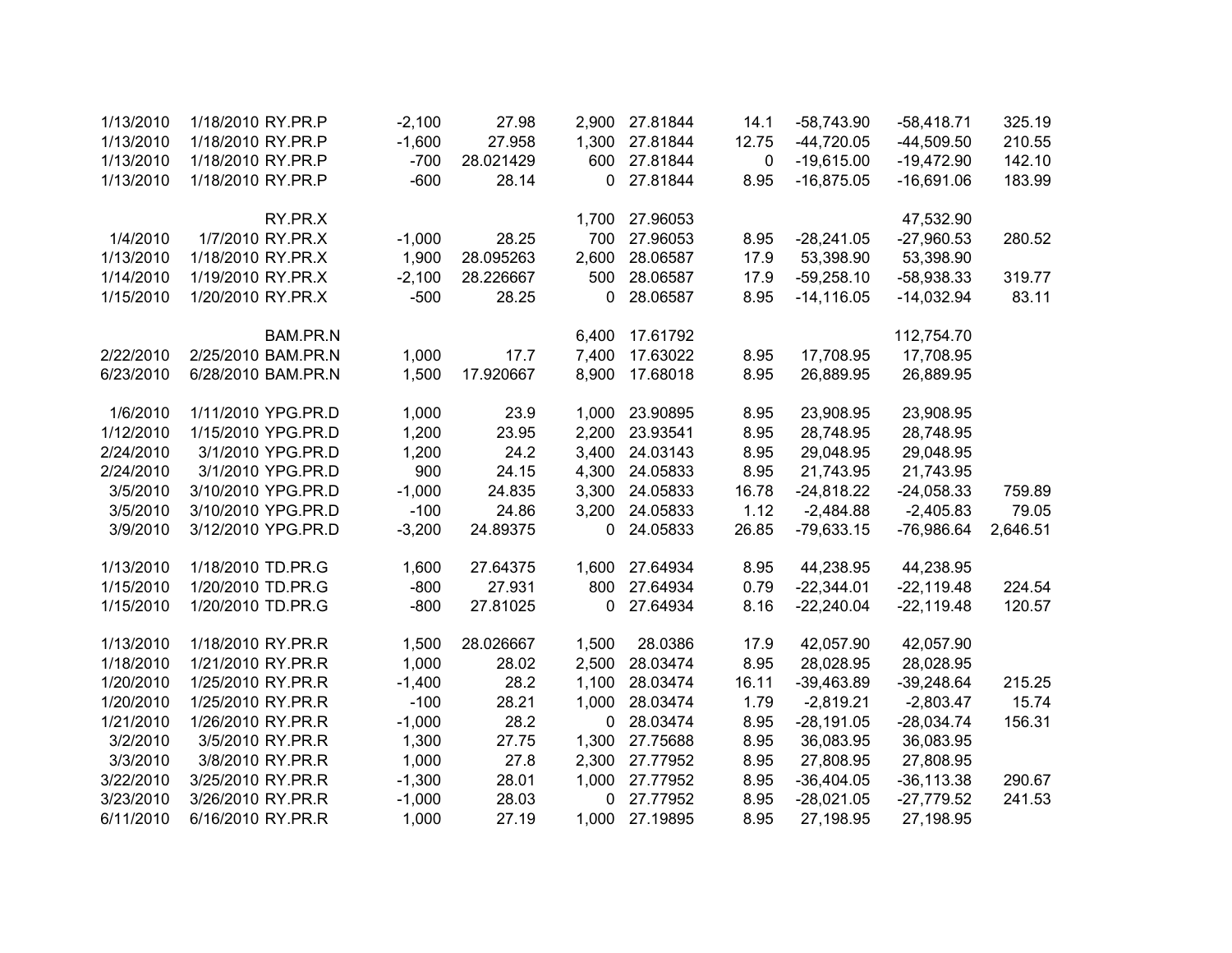| 6/15/2010 | 6/18/2010 RY.PR.R  | 1,100    | 27.29     | 2,100       | 27.2509  | 8.95  | 30,027.95    | 30,027.95    |           |
|-----------|--------------------|----------|-----------|-------------|----------|-------|--------------|--------------|-----------|
| 6/18/2010 | 6/21/2010 RY.PR.R  | 2,000    | 27.21     | 4,100       | 27.23532 | 17.9  | 54,437.90    | 54,437.90    |           |
|           |                    |          |           |             |          |       |              |              |           |
| 1/14/2010 | 1/19/2010 HSB.PR.E | 2,600    | 28.017692 | 2,600       | 28.02458 | 17.9  | 72,863.90    | 72,863.90    |           |
| 1/15/2010 | 1/20/2010 HSB.PR.E | 2,000    | 28.03     | 4,600       | 28.03083 | 17.9  | 56,077.90    | 56,077.90    |           |
| 6/11/2010 | 6/15/2010 HSB.PR.E | $-1,000$ | 27.5      | 3,600       | 28.03083 | 8.95  | $-27,491.05$ | $-28,030.83$ | $-539.78$ |
| 6/15/2010 | 6/20/2010 HSB.PR.E | $-1,000$ | 27.609    | 2,600       | 28.03083 | 8.95  | $-27,600.05$ | $-28,030.83$ | $-430.78$ |
| 6/18/2010 | 6/23/2010 HSB.PR.E | $-1,000$ | 27.54     | 1,600       | 28.03083 | 8.95  | $-27,531.05$ | $-28,030.83$ | $-499.78$ |
|           |                    |          |           |             |          |       |              |              |           |
| 1/20/2010 | 1/25/2010 CIU.PR.B | 1,400    | 28.307143 | 1,400       | 28.31993 | 17.9  | 39,647.90    | 39,647.90    |           |
| 1/21/2010 | 1/26/2010 CIU.PR.B | 1,000    | 28.344    | 2,400       | 28.33369 | 8.95  | 28,352.95    | 28,352.95    |           |
|           |                    |          |           |             |          |       |              |              |           |
| 2/5/2010  | 2/10/2010 SLF.PR.C | 2,500    | 19.2036   | 2,500       | 19.20704 | 8.61  | 48,017.61    | 48,017.61    |           |
| 2/5/2010  | 2/10/2010 SLF.PR.C | 100      | 19.2      | 2,600       | 19.2069  | 0.34  | 1,920.34     | 1,920.34     |           |
| 2/25/2010 | 3/2/2010 SLF.PR.C  | $-400$   | 18.93     | 2,200       | 19.2069  | 8.95  | $-7,563.05$  | $-7,682.76$  | $-119.71$ |
| 2/26/2010 | 3/3/2010 SLF.PR.C  | $-1,000$ | 18.84     | 1,200       | 19.2069  | 8.95  | $-18,831.05$ | $-19,206.90$ | $-375.85$ |
| 3/2/2010  | 3/5/2010 SLF.PR.C  | $-1,200$ | 18.8      | $\Omega$    | 19.2069  | 8.95  | $-22,551.05$ | $-23,048.28$ | $-497.23$ |
| 6/21/2010 | 6/24/2010 SLF.PR.C | 1,000    | 18.35     | 1,000       | 18.35895 | 8.95  | 18,358.95    | 18,358.95    |           |
|           |                    |          |           |             |          |       |              |              |           |
| 2/10/2010 | 2/13/2010 POW.PR.D | 400      | 20.72     | 400         | 20.74238 | 8.95  | 8,296.95     | 8,296.95     |           |
| 2/11/2010 | 2/17/2010 POW.PR.D | $-400$   | 21        | $\mathbf 0$ | 20.74238 | 8.95  | $-8,391.05$  | $-8,296.95$  | 94.10     |
| 3/5/2010  | 3/10/2010 POW.PR.D | 900      | 20.76     | 900         | 20.76894 | 8.05  | 18,692.05    | 18,692.05    |           |
| 3/5/2010  | 3/10/2010 POW.PR.D | 100      | 20.76     | 1,000       | 20.76895 | 0.9   | 2,076.90     | 2,076.90     |           |
| 3/19/2010 | 3/22/2010 POW.PR.D | 1,000    | 20.69     | 2,000       | 20.73395 | 8.95  | 20,698.95    | 20,698.95    |           |
| 3/24/2010 | 3/29/2010 POW.PR.D | $-100$   | 20.57     | 1,900       | 20.73395 | 8.95  | $-2,048.05$  | $-2,073.40$  | $-25.34$  |
| 3/26/2010 | 3/31/2010 POW.PR.D | 900      | 20.35     | 2,800       | 20.61341 | 8.05  | 18,323.05    | 18,323.05    |           |
| 3/26/2010 | 3/31/2010 POW.PR.D | 100      | 20.34     | 2,900       | 20.60429 | 0.9   | 2,034.90     | 2,034.90     |           |
| 3/29/2010 | 4/1/2010 POW.PR.D  | 900      | 20.26     | 3,800       | 20.52487 | 8.05  | 18,242.05    | 18,242.05    |           |
| 3/29/2010 | 4/1/2010 POW.PR.D  | 100      | 20.25     | 3,900       | 20.51805 | 0.9   | 2,025.90     | 2,025.90     |           |
| 4/5/2010  | 4/8/2010 POW.PR.D  | 1,400    | 19.645714 | 5,300       | 20.28999 | 12.52 | 27,516.52    | 27,516.52    |           |
| 4/5/2010  | 4/8/2010 POW.PR.D  | 600      | 19.55     | 5,900       | 20.21564 | 5.38  | 11,735.38    | 11,735.38    |           |
| 6/17/2010 | 6/22/2010 POW.PR.D | $-700$   | 20.92     | 5,200       | 20.21564 | 6.27  | $-14,637.73$ | $-14,150.95$ | 486.78    |
| 6/17/2010 | 6/22/2010 POW.PR.D | $-300$   | 20.94     | 4,900       | 20.21564 | 2.68  | $-6,279.32$  | $-6,064.69$  | 214.63    |
| 6/18/2010 | 6/23/2010 POW.PR.D | $-1,000$ | 21.02     | 3,900       | 20.21564 | 8.95  | $-21,011.05$ | $-20,215.64$ | 795.41    |
| 6/23/2010 | 6/28/2010 POW.PR.D | $-2,300$ | 20.784348 | 1,600       | 20.21564 | 17.9  | $-47,786.10$ | $-46,495.98$ | 1,290.12  |
| 6/25/2010 | 6/30/2010 POW.PR.D | $-1,600$ | 20.87     | 0           | 20.21564 | 8.95  | $-33,383.05$ | $-32,345.03$ | 1,038.02  |
| 2/11/2010 | 2/17/2010 BNS.PR.K | 100      | 21.3      | 100         | 21.3448  | 4.48  | 2,134.48     | 2,134.48     |           |
|           |                    |          |           |             |          |       |              |              |           |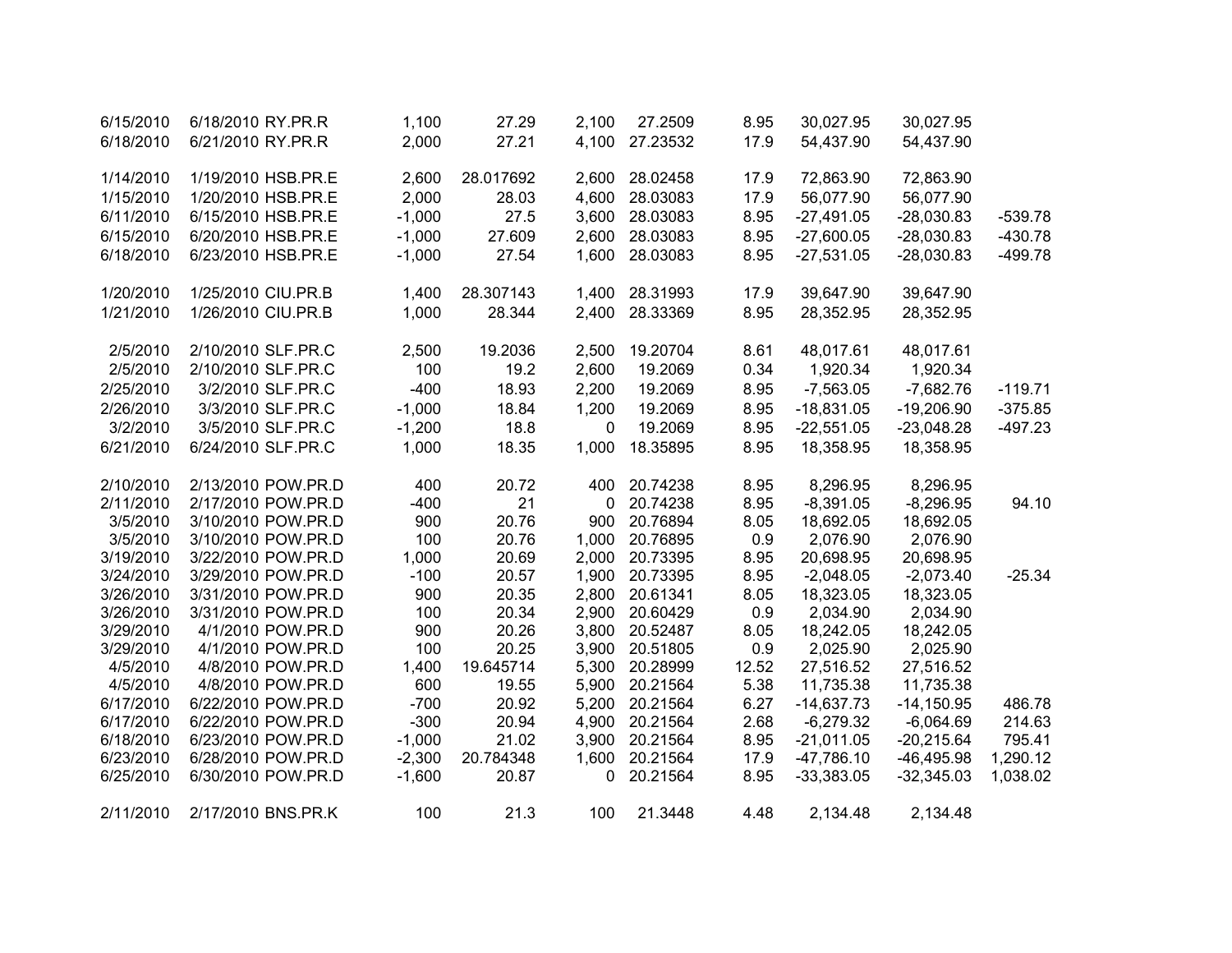| 2/11/2010 | 2/17/2010 BNS.PR.K | 100      | 21.3      | 200          | 21.34475     | 4.47  | 2,134.47     | 2,134.47                 |             |
|-----------|--------------------|----------|-----------|--------------|--------------|-------|--------------|--------------------------|-------------|
| 2/12/2010 | 2/18/2010 BNS.PR.K | 5,200    | 21.338077 | 5,400        | 21.3433      | 26.85 | 110,984.85   | 110,984.85               |             |
| 6/3/2010  | 6/8/2010 BNS.PR.K  | $-2,000$ | 20.2      | 3,400        | 21.3433      | 17.9  | $-40,382.10$ | -42,686.59 -2,304.49     |             |
| 6/4/2010  | 6/9/2010 BNS.PR.K  | $-3,400$ | 20.271765 | 0            | 21.3433      | 26.85 | $-68,897.15$ | $-72,567.21$             | $-3,670.06$ |
| 6/8/2010  | 6/11/2010 BNS.PR.K | 1,900    | 20.518947 | 1,900        | 20.52342     | 8.5   | 38,994.50    | 38,994.50                |             |
| 6/8/2010  | 6/11/2010 BNS.PR.K | 100      | 20.42     | 2,000        | 20.51847     | 0.45  | 2,042.45     | 2,042.45                 |             |
| 6/10/2010 | 6/15/2010 BNS.PR.K | 1,100    | 20.64     | 3,100        | 20.56448     | 8.95  | 22,712.95    | 22,712.95                |             |
| 6/11/2010 | 6/16/2010 BNS.PR.K | $-800$   | 20.65     | 2,300        | 20.56448     | 8.95  | $-16,511.05$ | $-16,451.59$             | 59.46       |
| 6/15/2010 | 6/18/2010 BNS.PR.K | $-2,000$ | 20.75     | 300          | 20.56448     | 15.84 | $-41,484.16$ | $-41,128.97$             | 355.19      |
| 6/15/2010 | 6/18/2010 BNS.PR.K | $-200$   | 20.754    | 100          | 20.56448     | 1.37  | $-4,149.43$  | $-4,112.90$              | 36.53       |
| 6/15/2010 | 6/18/2010 BNS.PR.K | $-100$   | 20.75     | $\mathbf 0$  | 20.56448     | 0.69  | $-2,074.31$  | $-2,056.45$              | 17.86       |
| 6/17/2010 | 6/22/2010 BNS.PR.K | 2,000    | 20.78     | 2,000        | 20.78895     | 17.9  | 41,577.90    | 41,577.90                |             |
| 6/25/2010 | 6/30/2010 BNS.PR.K | $-300$   | 20.95     | 1,700        | 20.78895     | 8.95  | $-6,276.05$  | $-6,236.69$              | 39.37       |
| 2/23/2010 | 2/26/2010 GWO.PR.G | 1,600    | 21.77     | 1,600        | 21.77894     | 14.31 | 34,846.31    | 34,846.31                |             |
| 2/23/2010 | 2/26/2010 GWO.PR.G | 300      | 21.77     | 1,900        | 21.77895     | 2.69  | 6,533.69     | 6,533.69                 |             |
| 2/23/2010 | 2/26/2010 GWO.PR.G | 100      | 21.77     | 2,000        | 21.77895     | 0.9   | 2,177.90     | 2,177.90                 |             |
| 3/5/2010  | 3/10/2010 GWO.PR.G | 400      | 21.42     | 2,400        | 21.72285     | 8.95  | 8,576.95     | 8,576.95                 |             |
| 3/29/2010 | 4/1/2010 GWO.PR.G  | 1,900    | 21.475263 | 4,300        | 21.61553     | 8.95  | 40,811.95    | 40,811.95                |             |
| 4/7/2010  | 4/12/2010 GWO.PR.G | 900      | 20.622222 | 5,200        | 21.44502     | 7.32  | 18,567.32    | 18,567.32                |             |
| 4/7/2010  | 4/12/2010 GWO.PR.G | 200      | 20.65     | 5,400        | 21.41588     | 1.63  | 4,131.63     | 4,131.63                 |             |
| 5/28/2010 | 6/2/2010 GWO.PR.G  | $-600$   | 20.78     | 4,800        | 21.41588     | 8.95  | $-12,459.05$ | $-12,849.53$             | $-390.48$   |
| 6/3/2010  | 6/8/2010 GWO.PR.G  | $-1,000$ | 21.044    | 3,800        | 21.41588     | 8.95  | $-21,035.05$ | $-21,415.88$             | $-380.83$   |
| 6/4/2010  | 6/9/2010 GWO.PR.G  | $-3,800$ | 20.972632 | $\mathbf 0$  | 21.41588     | 26.85 | $-79,669.15$ | $-81,380.34$ $-1,711.19$ |             |
| 2/26/2010 | 3/3/2010 SLF.PR.A  | 1,000    | 19.74     | 1,000        | 19.74895     | 8.95  | 19,748.95    | 19,748.95                |             |
| 3/2/2010  | 3/5/2010 SLF.PR.A  | 1,000    | 19.73     | 2,000        | 19.74395     | 8.95  | 19,738.95    | 19,738.95                |             |
| 3/3/2010  | 3/8/2010 SLF.PR.A  | 2,700    | 19.75     | 4,700        | 19.75123     | 17.9  | 53,342.90    | 53,342.90                |             |
| 5/6/2010  | 5/11/2010 SLF.PR.A | $-1,700$ | 18.803529 | 3,000        | 19.75123     | 15.22 | $-31,950.78$ | -33,577.10 -1,626.32     |             |
| 5/6/2010  | 5/11/2010 SLF.PR.A | $-300$   | 18.81     | 2,700        | 19.75123     | 2.68  | $-5,640.32$  | $-5,925.37$              | $-285.05$   |
| 5/7/2010  | 5/12/2010 SLF.PR.A | $-600$   | 18.628333 | 2,100        | 19.75123     | 5.38  | $-11,171.62$ | $-11,850.74$             | $-679.12$   |
| 5/7/2010  | 5/12/2010 SLF.PR.A | $-400$   | 18.64     | 1,700        | 19.75123     | 3.57  | $-7,452.43$  | $-7,900.49$              | $-448.06$   |
| 5/11/2010 | 5/14/2010 SLF.PR.A | $-1,000$ | 18.82     | 700          | 19.75123     | 8.95  | $-18,811.05$ | $-19,751.23$             | $-940.18$   |
| 5/28/2010 | 6/2/2010 SLF.PR.A  | $-700$   | 18.75     | 0            | 19.75123     | 8.95  | $-13,116.05$ | $-13,825.86$             | $-709.81$   |
| 6/11/2010 | 6/15/2010 SLF.PR.A | 1,700    | 19.65     | 1,700        | 19.65497     | 8.45  | 33,413.45    | 33,413.45                |             |
| 6/11/2010 | 6/15/2010 SLF.PR.A | 100      | 19.65     | 1,800        | 19.65497     | 0.5   | 1,965.50     | 1,965.50                 |             |
| 6/28/2010 | 7/2/2010 SLF.PR.A  | $-1,800$ | 20        | $\mathbf{0}$ | 19.65497     | 8.95  | $-35,991.05$ | $-35,378.95$             | 612.10      |
| 3/1/2010  | 3/4/2010 TD.PR.E   | 800      | 27.85     |              | 800 27.86119 | 8.95  | 22,288.95    | 22,288.95                |             |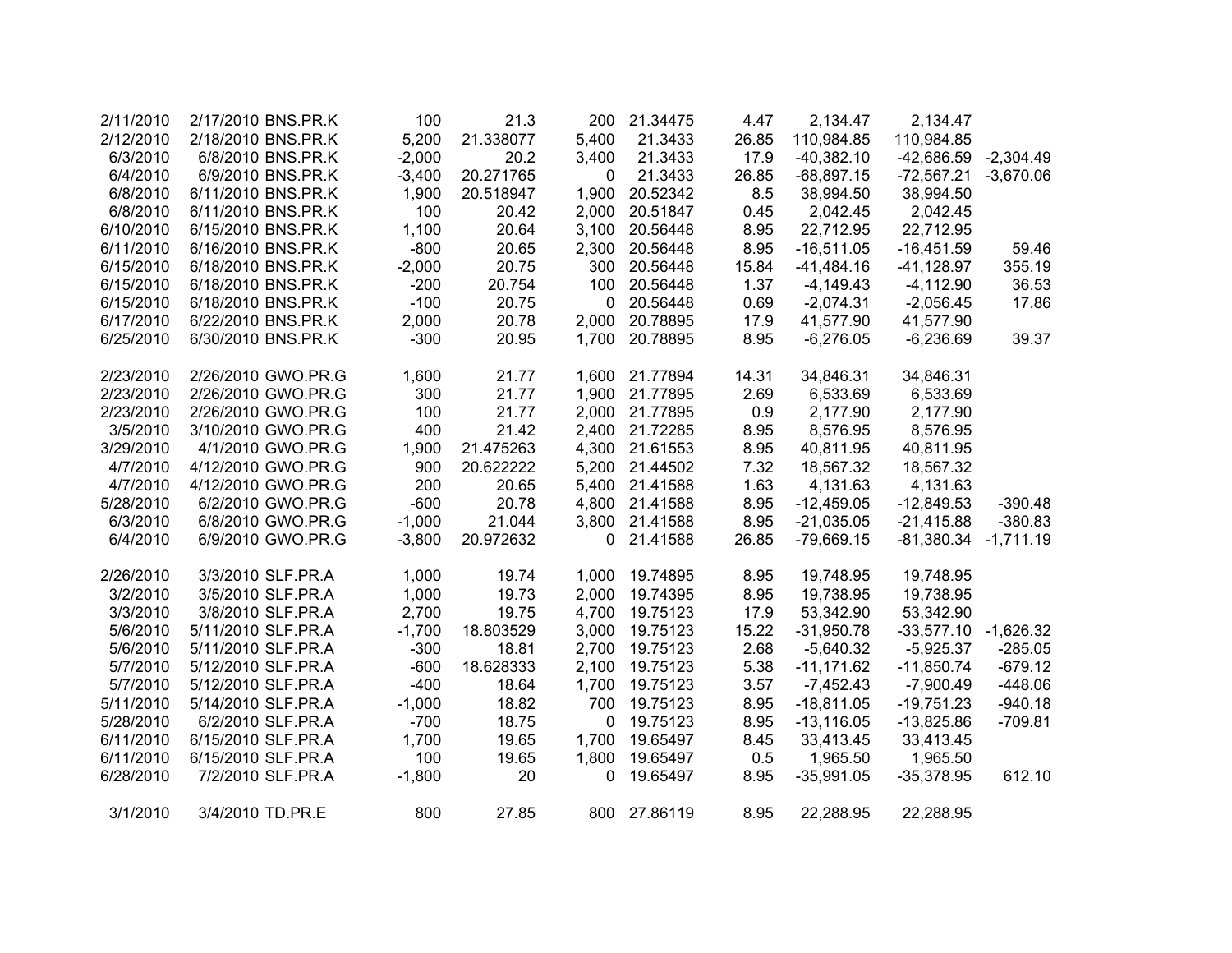| 3/3/2010  | 3/8/2010 TD.PR.E   | $-800$   | 28        | 0            | 27.86119       | 8.95        | $-22,391.05$ | $-22,288.95$ | 102.10   |
|-----------|--------------------|----------|-----------|--------------|----------------|-------------|--------------|--------------|----------|
| 3/5/2010  | 3/10/2010 YPG.PR.C | 900      | 24.5      | 900          | 24.50896       | 8.06        | 22,058.06    | 22,058.06    |          |
| 3/5/2010  | 3/10/2010 YPG.PR.C | 100      | 24.5      | 1,000        | 24.50895       | 0.89        | 2,450.89     | 2,450.89     |          |
| 3/9/2010  | 3/12/2010 YPG.PR.C | 3,200    | 24.508125 | 4,200        | 24.51471       | 26.85       | 78,452.85    | 78,452.85    |          |
| 4/7/2010  | 4/12/2010 CM.PR.P  | 1,700    | 21.596471 | 1,700        | 21.607         | 17.9        | 36,731.90    | 36,731.90    |          |
| 4/7/2010  | 4/12/2010 CM.PR.P  | 900      | 21.5      | 2,600        | 21.57306       | 8.05        | 19,358.05    | 19,358.05    |          |
| 4/7/2010  | 4/12/2010 CM.PR.P  | 100      | 21.52     | 2,700        | 21.57109       | 0           | 2,152.00     | 2,152.00     |          |
| 4/7/2010  | 4/12/2010 CM.PR.P  | 100      | 21.5      | 2,800        | 21.56888       | 0.9         | 2,150.90     | 2,150.90     |          |
| 4/16/2010 | 4/21/2010 CM.PR.P  | 1,000    | 22.1      | 3,800        | 21.711         | 8.95        | 22,108.95    | 22,108.95    |          |
| 5/3/2010  | 5/6/2010 CM.PR.P   | $-1,000$ | 22.08     | 2,800        | 21.711         | 8.95        | $-22,071.05$ | $-21,711.00$ | 360.05   |
| 5/7/2010  | 5/12/2010 CM.PR.P  | $-100$   | 21.95     | 2,700        | 21.711         | 8.95        | $-2,186.05$  | $-2,171.10$  | 14.95    |
| 5/11/2010 | 5/14/2010 CM.PR.P  | $-2,700$ | 21.783333 | 0            | 21.711         | 8.95        | $-58,806.05$ | $-58,619.70$ | 186.35   |
| 4/29/2010 | 5/4/2010 CM.PR.G   | 900      | 21.472222 | 900          | 21.48117       | 8.05        | 19,333.05    | 19,333.05    |          |
| 4/29/2010 | 5/4/2010 CM.PR.G   | 100      | 21.47     | 1,000        | 21.48095       | 0.9         | 2,147.90     | 2,147.90     |          |
| 5/3/2010  | 5/6/2010 CM.PR.G   | 2,600    | 21.4      |              | 3,600 21.42938 | 24.83       | 55,664.83    | 55,664.83    |          |
| 5/3/2010  | 5/6/2010 CM.PR.G   | 200      | 21.42     |              | 3,800 21.42889 | 0           | 4,284.00     | 4,284.00     |          |
| 5/3/2010  | 5/6/2010 CM.PR.G   | 200      | 21.4      |              | 4,000 21.42795 | 2.02        | 4,282.02     | 4,282.02     |          |
| 5/4/2010  | 5/7/2010 CM.PR.G   | 1,000    | 21.34     | 5,000        | 21.41215       | 8.95        | 21,348.95    | 21,348.95    |          |
| 5/11/2010 | 5/14/2010 CM.PR.G  | 2,900    | 21.05     | 7,900        | 21.28249       | 25.96       | 61,070.96    | 61,070.96    |          |
| 5/11/2010 | 5/14/2010 CM.PR.G  | 100      | 21.05     | 8,000        | 21.2797        | 0.89        | 2,105.89     | 2,105.89     |          |
| 6/8/2010  | 6/11/2010 CM.PR.G  | $-600$   | 22.45     | 7,400        | 21.2797        | 5.37        | $-13,464.63$ | $-12,767.82$ | 696.81   |
| 6/8/2010  | 6/11/2010 CM.PR.G  | $-400$   | 22.46     | 7,000        | 21.2797        | 3.58        | $-8,980.42$  | $-8,511.88$  | 468.54   |
| 6/9/2010  | 6/14/2010 CM.PR.G  | $-1,000$ | 22.5      | 6,000        | 21.2797        | 8.95        | $-22,491.05$ | $-21,279.70$ | 1,211.35 |
| 6/10/2010 | 6/15/2010 CM.PR.G  | $-2,000$ | 22.515    | 4,000        | 21.2797        | 17.9        | $-45,012.10$ | $-42,559.40$ | 2,452.70 |
| 6/14/2010 | 6/17/2010 CM.PR.G  | $-600$   | 22.8      | 3,400        | 21.2797        | 8.95        | $-13,671.05$ | $-12,767.82$ | 903.23   |
| 6/15/2010 | 6/18/2010 CM.PR.G  | $-1,800$ | 22.805556 | 1,600        | 21.2797        | 17.9        | $-41,032.10$ | $-38,303.46$ | 2,728.64 |
| 6/16/2010 | 6/21/2010 CM.PR.G  | $-1,600$ | 22.855    | $\mathbf{0}$ | 21.2797        | 8.95        | $-36,559.05$ | $-34,047.52$ | 2,511.53 |
| 5/3/2010  | 5/6/2010 W.PR.J    | 500      | 21.532    | 500          | 21.54692       | 7.46        | 10,773.46    | 10,773.46    |          |
| 5/3/2010  | 5/6/2010 W.PR.J    | 100      | 21.54     | 600          | 21.54825       | 1.49        | 2,155.49     | 2,155.49     |          |
| 5/3/2010  | 5/6/2010 W.PR.J    | 100      | 21.46     | 700          | 21.53564       | $\mathbf 0$ | 2,146.00     | 2,146.00     |          |
| 5/7/2010  | 5/12/2010 W.PR.J   | 4,000    | 21.46     | 4,700        | 21.47698       | 26.85       | 85,866.85    | 85,866.85    |          |
| 5/10/2010 | 5/13/2010 W.PR.J   | 1,100    | 21.5      |              | 5,800 21.48289 | 8.95        | 23,658.95    | 23,658.95    |          |
| 6/17/2010 | 6/22/2010 W.PR.J   | $-2,000$ | 23.03     |              | 3,800 21.48289 | 17.9        | $-46,042.10$ | $-42,965.78$ | 3,076.32 |
| 6/21/2010 | 6/24/2010 W.PR.J   | 300      | 23.08     |              | 4,100 21.60193 | 8.95        | 6,932.95     | 6,932.95     |          |